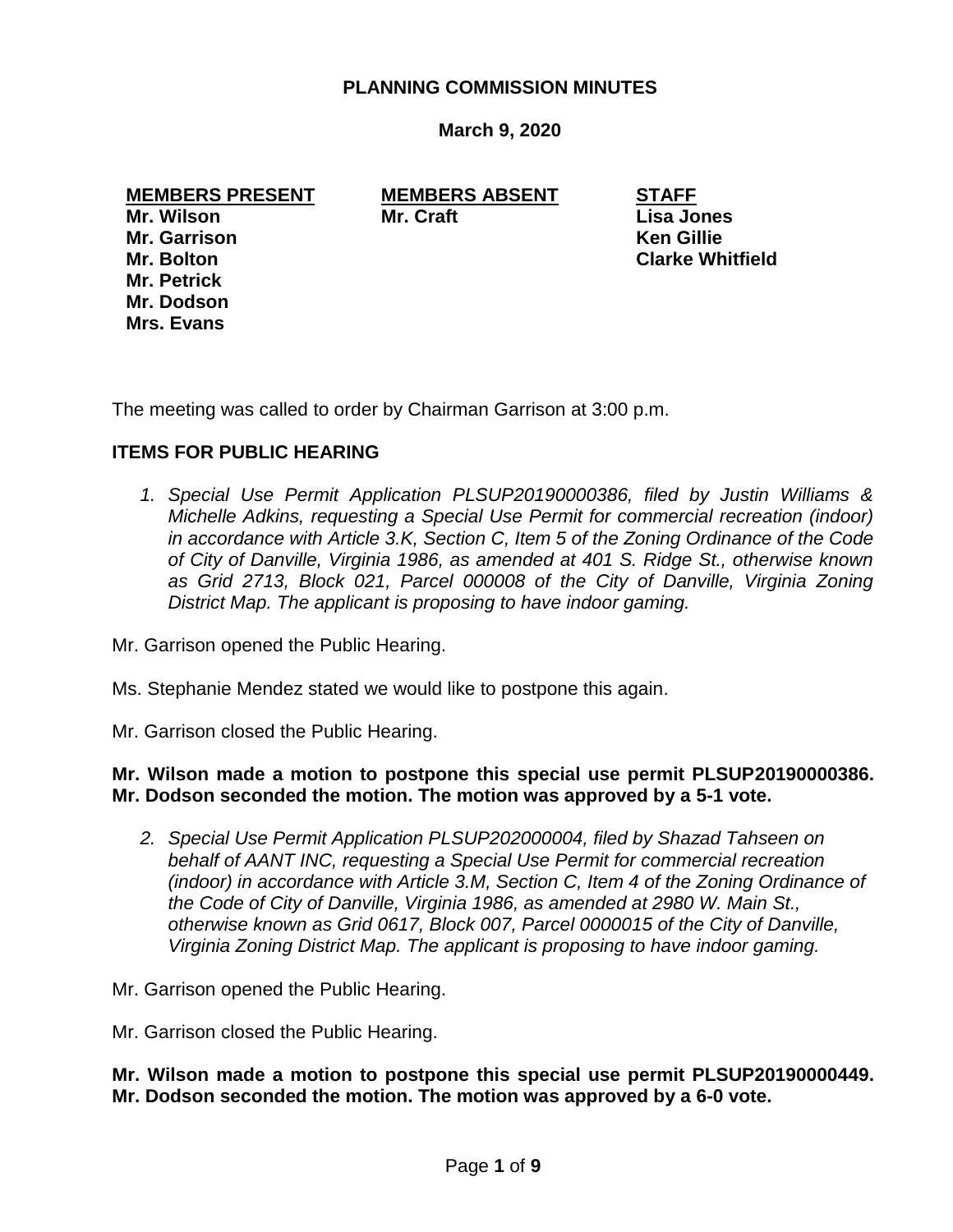3. *Special Use Permit Application PLSUP202000039, filed by Danville Regional Industrial Authority on behalf of Mid Atlantic Broadband Communities Corporation, requesting a Special Use Permit for a waiver to yard setbacks in accordance with Article 3.O, Section C, Item 25 of the Zoning Ordinance of the Code of City of Danville, Virginia 1986, as amended On Parcel ID #78380 on Cain Street, otherwise known as Grid 4717, Block 005, Parcel 000001 of the City of Danville, Virginia Zoning District Map. The applicant is proposing to build a structure closer to the property line than permitted by Code.*

Mr. Garrison opened the Public Hearing.

Ms. Linda Burns, I live and own property on Cain Street. Some of the questions that I have, why build this structure so close to Cain Street? It is right on the edge of Cain Street according to the map that was mailed. There is a lot of vacant land available just beside and not only that, it is right on the parkway entrance that makes a double lane road there in and out of the parcel of land next to Cain Street which is not residential and they want to build this as close as they can into Cain Street and it is not a little bit over the line in fact that line goes all the way back of the property that I own on Cain Street. I'm also speaking for my mother Edith Burns and I am her Power of Attorney and she owns property on Cain Street and also across 58 which is Mt. Hill Mini Market on South Boston Road. It's my feeling that something else is going to go on this site at some point. If they are allowed to build this particular structure that is proposed, we would be in fact agreeing to anything else built on this lot down the road. That is one of my big concerns, is what else could go there on that lot. Also, I have rental property there and several income properties for low income families that could be one that they wipe out. I spent Saturday looking in the Piedmont Shopper for rental property and I think I saw eight and four of them were rooms to rent. There is virtually no low income properties available in Danville and it is scary and it is going to be a problem. I am concerned about lower property values and I'm here to oppose this item.

Mr. Robert Haley, I own a piece of vacant land in that community. My interest is someday there will be a drive-in residential section. It certainly will not benefit me because I am pushing 90 so I am not worried about that. I don't think we need to make this undesirable by letting the ordinance have an exception there. I don't think we need that building facing Cain Street there is more decent property that is available in that area.

Mr. Petrick stated I just want to clarification from staff that might clear up a few things we are not discussing whether or not this is allowed this is allowed under current zoning. We are just discussing whether or not we are going to give him a variance on setback lines. Is that correct?

Mr. Gillie stated waiver on setback is correct. It has nothing to do with the structure that is built on there. They just want to put the structure closer than what is required in the code because they are supposed to be fifty feet from the property lines from South Boston Road and Cain Street but they are requesting to go closer that what is permitted.

Mr. Petrick stated there is room on the side for them to locate this under the present regulation?

Mr. Gillie stated yes.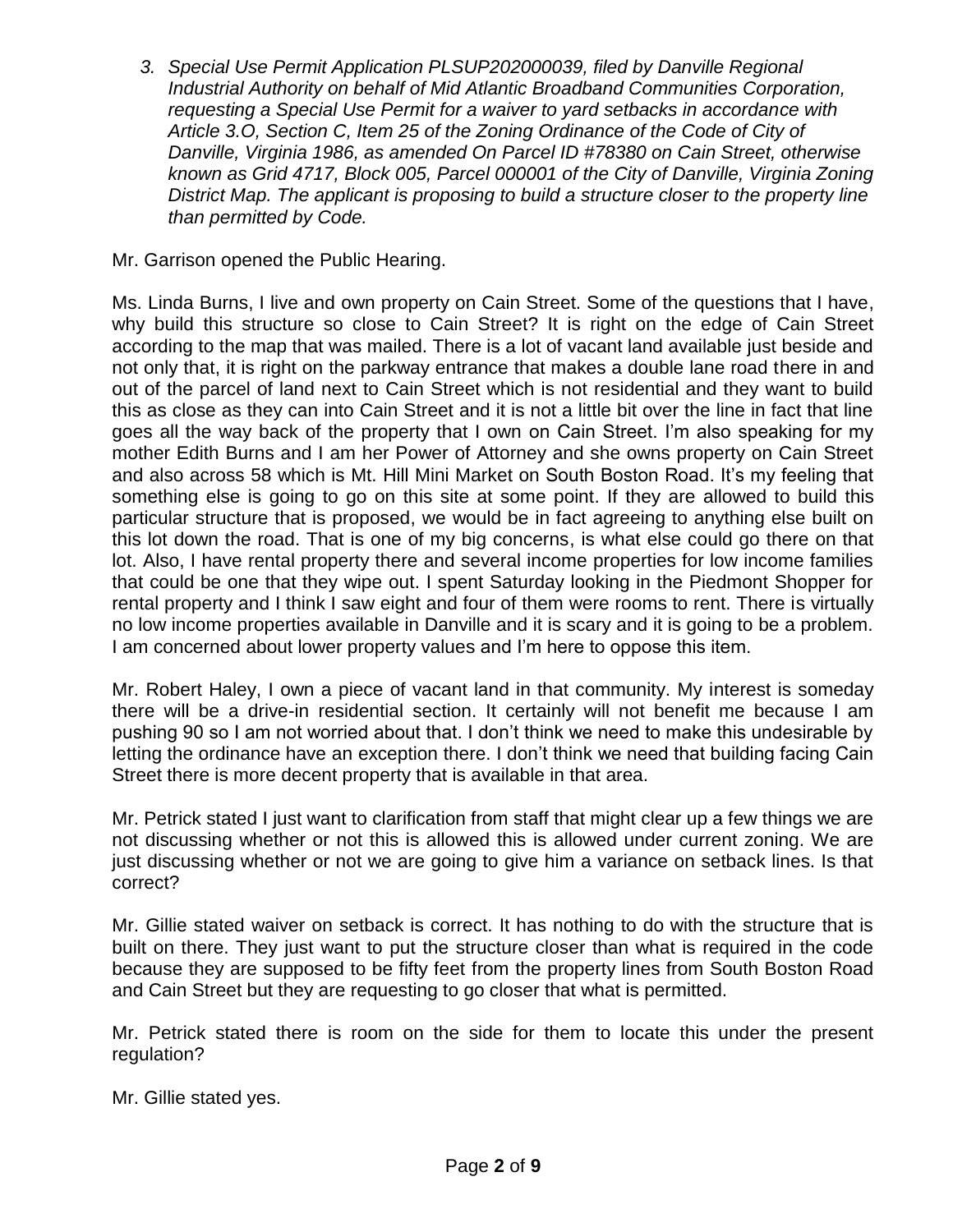Mr. Mark Petty stated, I am the Vice President of Mid Atlantic Broadband Communities Corporation. You are correct in what you are saying we have already obtained the easement area there and we can build what we need back fifty feet from the roadway there. What we have asked for is a consideration to bring that closer to the road and to maximize the space area. We plan to install a 6 foot privacy fence around the perimeter of this. We want to work with the community and want to work with those around the area to make this as attractive piece of property as we can. We are doing this to enhance the broadband activity locally in the region and in the area. We ran out of space and needed additional space in the area so we have worked with the town and the county to identify this parcel here. We didn't want to encumber the future development of the parks that would be acceptable and carve out a piece of the area that we can build communications facility there and we will have network and capability to bring broadband in from greater areas North toward Lynchburg and East towards South Boston and West towards Martinsville. That is the intent of the facility and I would be happy to answer any questions that you may have.

Mr. Wilson stated what is the fence going to be made out of and what is the look?

Mr. Petty stated we haven't finalized it yet and I believe that we were looking into a PVC fence.

Mr. Wilson stated one of the concerns brought up by a former speaker was other things going into that space. Are there any long terms plans for that space?

Mr. Petty stated we are planning to place a 14x20 7 foot prefab structure building in the facility and we do have plans if needed to place another facility like it on the back side of that away from the road. The space would enable us to place another structure if we outgrow at that point. I don't know that we will grow to that point but we wanted to make sure that we have plenty of land area in the event that we do need to. We will be able to house about 25 to 28 brass equipment in that initial building and that by far is the larger building that we have but we do have a lot broadband activity comes through the area east and west as well as north out of Danville.

Mr. Wilson stated can you meet your goals by moving back these items? What you are really asking us to me did you have a community meeting with the neighbors?

Mr. Petty stated I don't think we had one at the time we worked with the Aretha team. We meet with the city and county.

Mr. Wilson stated did you know there is significantly a number of people opposed to this?

Mr. Petty stated no I was not aware of this. Can we do it with not doing the setback, yes but we can work with what we have if it is not granted.

Mr. Bolton stated someone mentioned about noise. What kind of noise does that generator make?

Mr. Petty stated I'm not sure what the noise level would be, that is something that we can find out. We will run a generator maintenance on Monday's for about 15 to 20 minutes to make sure that they don't have any problems. We need to do preventive maintenance and make sure that they have power.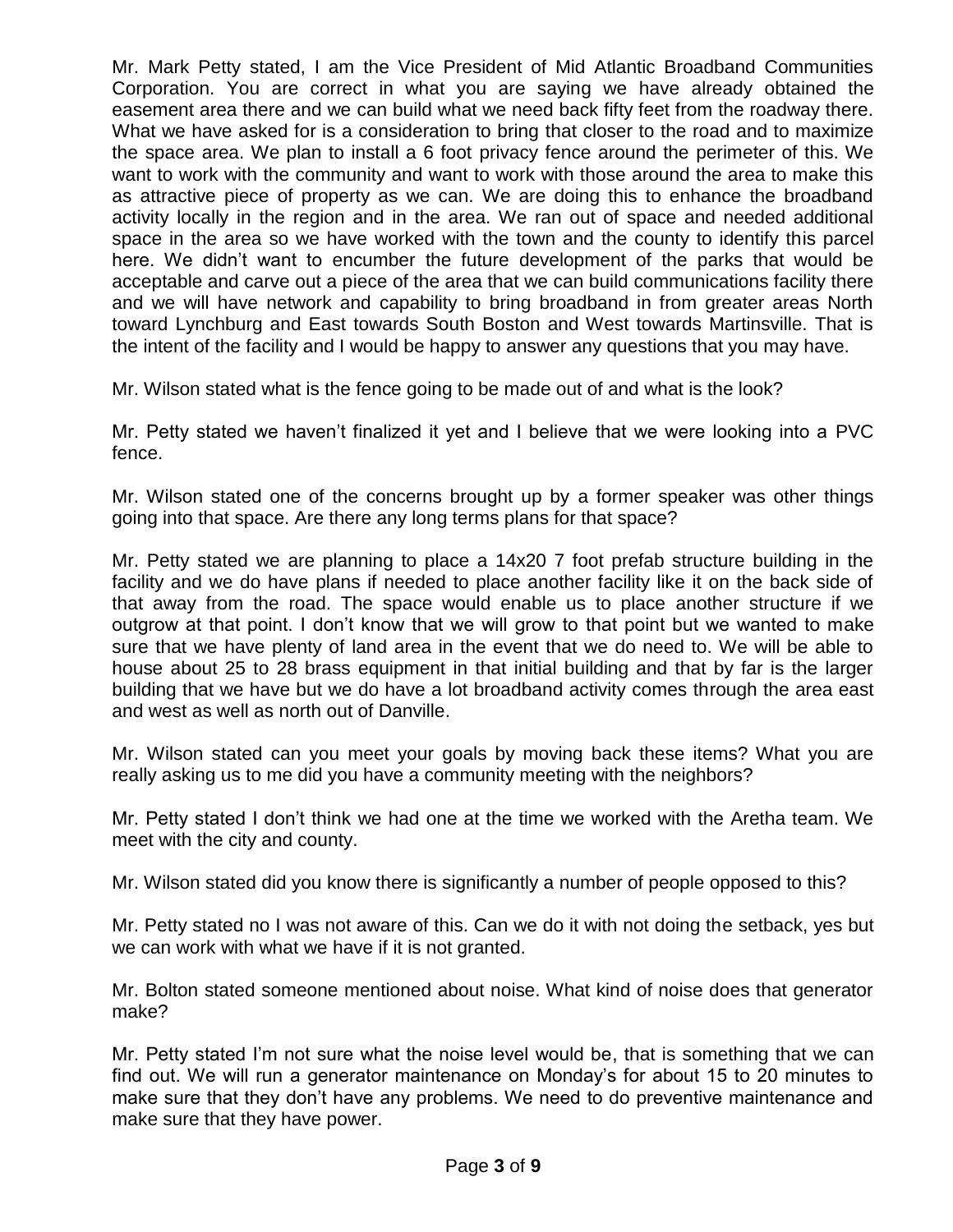Mr. Bolton stated if you moved it back so you wouldn't have this issue would people on Cain Street still be able to hear it?

Mr. Petty stated the generator does have an enclosure to knock down a lot of the noise. It is not a generator running constant and it is enclosed with sound proof material.

Mr. Petrick stated there was mentioned about the issue with the noise level and this is going to be a test site once a week?

Mr. Petty stated it won't be running on generator full-time as long. As we maintain commercial power it will be on commercial power. It is there for power outage.

Mr. Garrison stated is this a diesel generator?

Mr. Petty stated yes.

Mr. Garrison stated will there be a tower?

Mr. Petty stated no there will not be any towers.

Mr. Garrison stated it is a relay station for broadband.

Mr. Petty stated correct.

Ms. Evans stated in addition to your fencing, I know the area is wooded. Do you anticipate planting trees to help absorb the noise?

Mr. Petty stated if that is helpful for the community we can put a tree as a barrier, but that was not our intent at this point. We were probably going to clear the lot and gravel it out to minimize our maintenance cost on that. We are not opposed necessarily to putting some barriers in there to help the community.

Ms. Evans stated I'm trying to comprehend what a PVC fence looks like? I was hoping to have drawings when you come to us.

Mr. Wilson stated I want to add to that I think even some of the questions that we have asked you there is no real clarity on the detail of where things are going to be and what kind of fencing. Because it is in a residential place and you have significant people in that area that are asking questions and our job is trying to figure this stuff out and we always like it a little better if there has been conversation and things worked out. That you were going to take down the trees and do gravel, that is significant information to us. These are people's homes and it is their life and they have to live in it.

Mr. Petty stated we are happy to come back with some more details if you like, so we can table this conversation or you can vote on it as it is. We are happy to work with the community.

Ms. Burns stated I like your suggestion about planting trees but it is just too close and there is no room. According to this map that generator is 12 foot from the road. I grew up on this street the street is only about 24 foot wide and the mobile homes that you see and the houses are not more than 20 feet from the street. They are literally putting this in front yards.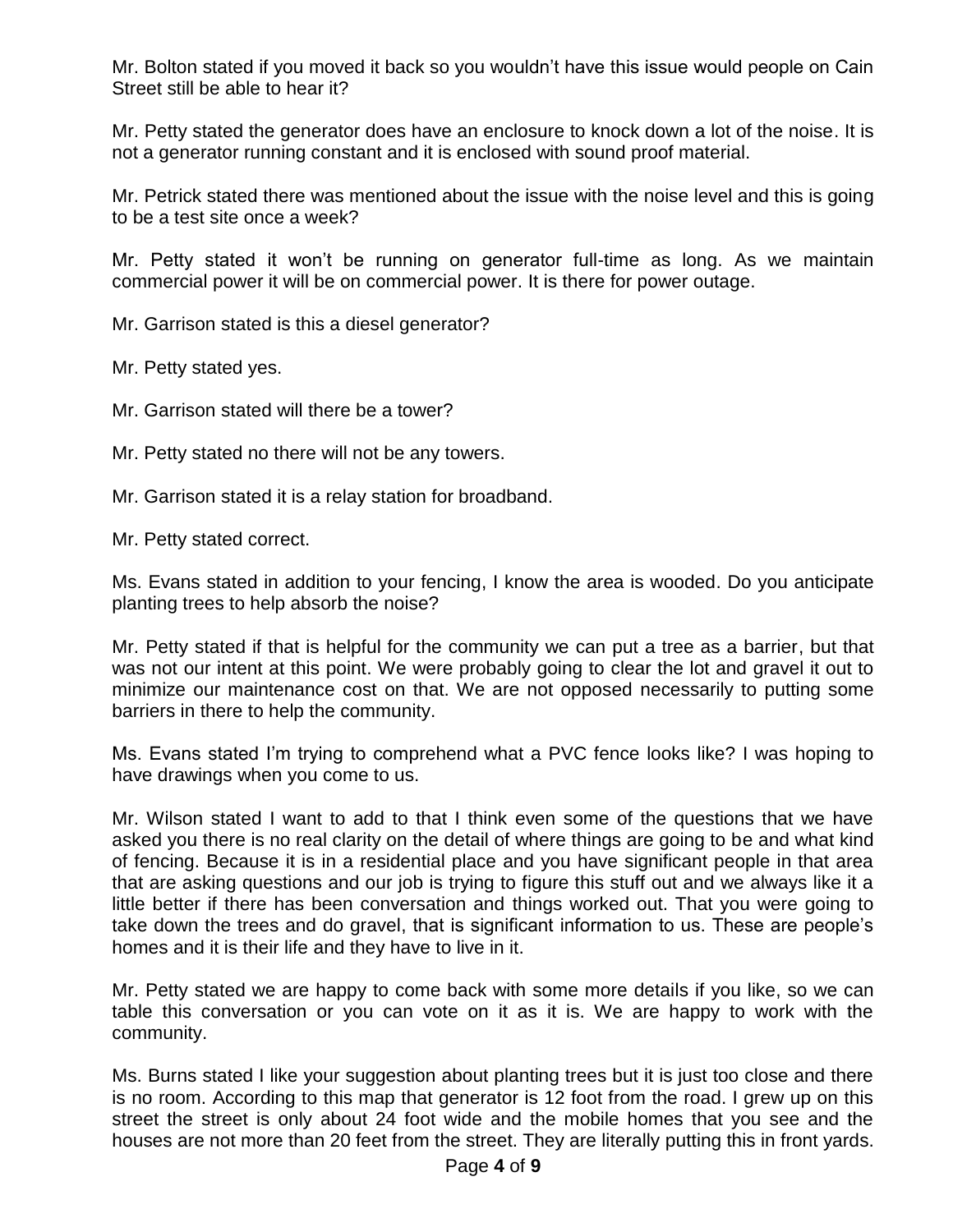There is not room for a tree and a PVC pipe, it looks like an industrial white pipe and how that beautifies the community is beyond me at this point. In 1986 they passed an ordinance to have 300 feet from residences. Why have the ordinance in the first place if you are going to give them 200 feet over what the ordinance says the amount is. I was given that this line goes all the way to the very back of my property so it takes the whole property in within that 300 feet. I understand and I don't blame anyone that wants to save their money and property to build as close as they can if they are allowed to, but you are not giving them 30 feet you are giving them 300 feet.

Mr. Garrison stated that 300 feet from the property line everyone around them has to be notified. 300 feet is not 300 feet from the property line it is just the notification. If you have property within 300 feet of this particular parcel then we have to notify you, so you will know what is going on. 300 feet is not that he has to be 300 feet away from every house. I think you are looking at that 300 feet away from all the houses and that is not what that says. The attorney can correct me if I am wrong.

Mr. Whitfield stated yes sir and you are correct.

Mr. Petty I can clarify some dimensions if you would like?

Ms. Burns stated nope and I'm sorry I can read and I see all the clarifications. One more question would there ever be a tower there?

Mr. Petty stated no. I would say that our setback that we are asking for is 25 feet. Our drawing is 26 feet back from the edge of the right of way. The generator is not considered a building or structure, is 12 feet off of the right of way and that is the suggested layout that we have. We can move the building back 50 feet.

Mr. Bolton stated I have a question for staff. The opposition from RIFA itself, is that a mistake or what? How can someone apply and be against it?

Mr. Whitfield stated they are not the same.

Mr. Gillie stated they are not the same. My assumption the person that signed that is not a member of the Industrial facilities Authority and that may have went and got mixed up in an envelope. The person that signed it is James Brown and that may be the adjacent property owner and when the copies ran they got put in the wrong spot. I just saw opposed and went with that.

Mr. Bolton stated whether we table it or deny it they could still move back a little bit and all is well.

Mr. Gillie stated they could move it to the 50 feet the generator and the structure. Both would be outside the 50 foot setback from 58 and Cain Street and build the structure correctly. We are just asking for a waiver to be closer.

Mr. Garrison closed the Public Hearing.

**Mr. Wilson made a motion to postpone this Rezoning Application PLRZ20200000024. Ms. Evans seconded the motion. The motion was approved by a 6-0 vote.**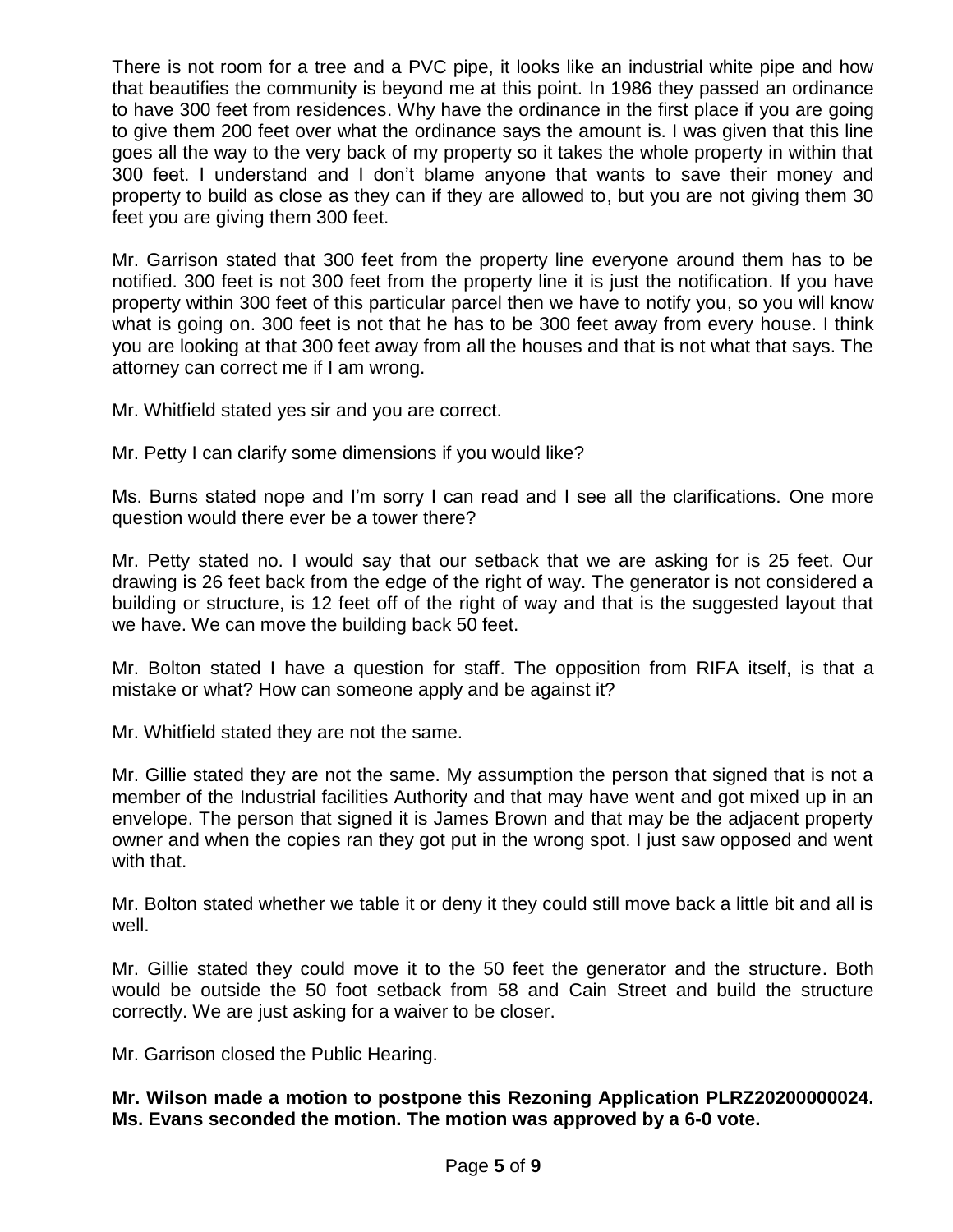4. *Rezoning Application PLRZ2020000029, filed by the Gerald Kelly on behalf of TriCor Properties LLC, requesting to rezone from N-C Neighborhood Commercial District to "Conditional" HR-C Highway Retail Commercial District, 1113 Franklin Turnpike and two adjacent parcels (Parcel ID#s 70167, 70166, & 70046), otherwise known as Grid 1916, Block 011, Parcel ID's 000039, 000040 &, 000041 of the City of Danville, Zoning District Map. The applicant is proposing to build mini-storage warehouses on the property.*

Mr. Garrison open the Public Hearing.

Mr. Gerald Kelly, Owner and Manager spoke on behalf of this request.

Ms. Evans stated how to you plan to put these mini-storage warehouses on this property?

Mr. Kelly stated the two story brick house is right in front of and the center lot and it is going to be our real estate office. It is three acres there and we are going to go into the back where that railroad bed is and come back up in kind of a square. So, basically when you come into the property for the real estate office there will be a circular drive around the real estate office and there will be a fenced in area in back where there are mini-storage buildings.

Mr. Bolton stated how close are they to these properties to the neighbors?

Mr. Kelly stated I don't know how many feet to tell you but there is a railroad bed that used to be there. If you stand back there you can see a couple of the houses backed up to it.

Mr. Bolton stated and you are going to fence it?

Mr. Kelly stated yes.

Mr. Bolton stated what kind of fence?

Mr. Kelly stated we are going with the chain link fence with the wiring on top. We do have a neighbor on the right and she would be able to see it.

Ms. Evans stated and you have met with all the neighbors?

Mr. Kelly stated no, I don't really know any of the neighbors.

Mr. Wilson stated are you aware that you have significant opposition?

Mr. Kelly stated no, I'm not really aware of any.

Mr. Wilson stated we received fifteen notices and six were unopposed and nine were opposed. Do we have a site plan that is going to show what this is going to look like? It always helps us if we can see something and this is a significant project.

Mr. Kelly stated we don't have the prints yet from the company out of Raleigh. This is not something that we were going to build in the next six months. We were looking at the process of moving the office and before we get it paved we wanted to get it approved first. I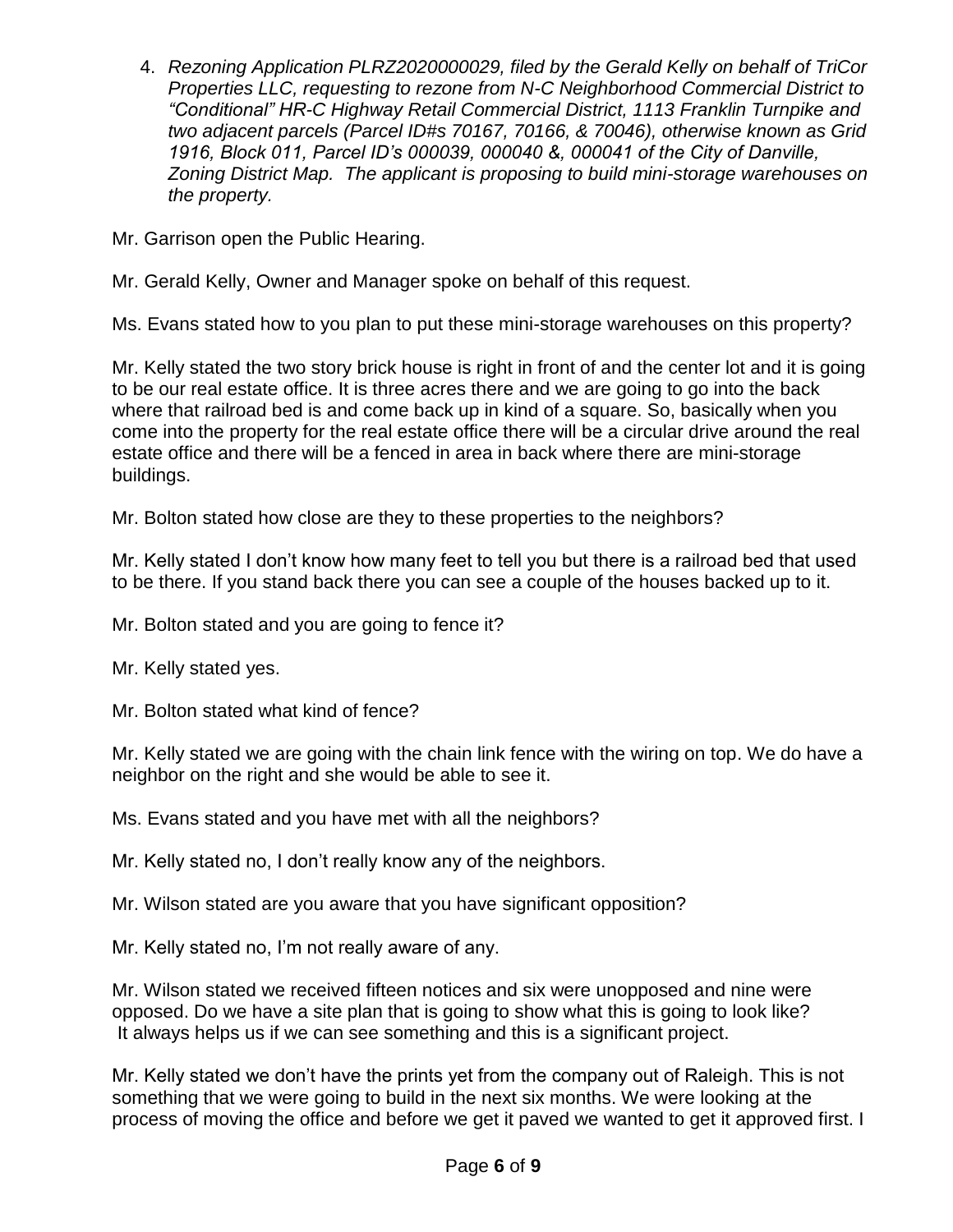didn't think about doing that because there are alot homes there but from that property you would have to go across that railroad bed and go on back to where you see those houses. Mr. Petrick stated I rode by the lot and I saw where you cleared around the house. Are you going to keep the house?

Mr. Kelly stated yes sir that is going to be our office.

Mr. Garrison stated will there be lights?

Mr. Kelly stated yes there will be lights.

Mr. Petrick stated I didn't get a chance to do much research as I wanted to on this particular site. These free lots are the only lots on that side of Franklin Turnpike that are NC - Neighborhood Commercial. I'm just curious why those three had that?

Mr. Gillie stated we changed zoning a few years ago to go to Neighborhood Commercial, it says in the staff report and Franklin Turnpike is a five lane road and it is basically converting over a heavier intensity Commercial use. We set those up to be Neighborhood Commercials because you do have such a mixture of Commercial-Residential uses. When the applicant came and discussed the option of going to a mini-storage warehouse from a Planning stand point, that is one of the least intense uses that you can have. It can generate traffic 24/7 and it is very unlikely that it will generate traffic 24/7. If it does then you don't go there every day. It has very little traffic and very little noise. We felt this would be one of the easiest uses for that area and does not increase traffic.

Mr. Bolton stated you mentioned lighting, will that be down low?

Mr. Kelly stated as far as I know yes it will be facing in and we have looked at quite a few of them in Danville and we like the ones that shine directly down on the outside.

Ms. Evans stated so you plan to have hours?

Mr. Kelly stated yes.

Ms. Evans stated what are your hours?

Mr. Kelly stated they will be real estate hours and hopefully we can get away from that.

Ms. Evans stated can you define your hours?

Mr. Kelly stated probably 7:00 pm.

Ms. Evans stated starting at?

Mr. Kelly stated from 9:00 am to 7:00 pm.

Mr. Gillie stated a lot of times lighting is put there for security reasons and a lot of ministorage warehouses are 24/7 and you have a key code to get in and out.

Mr. Wilson stated are you consolidating these three properties?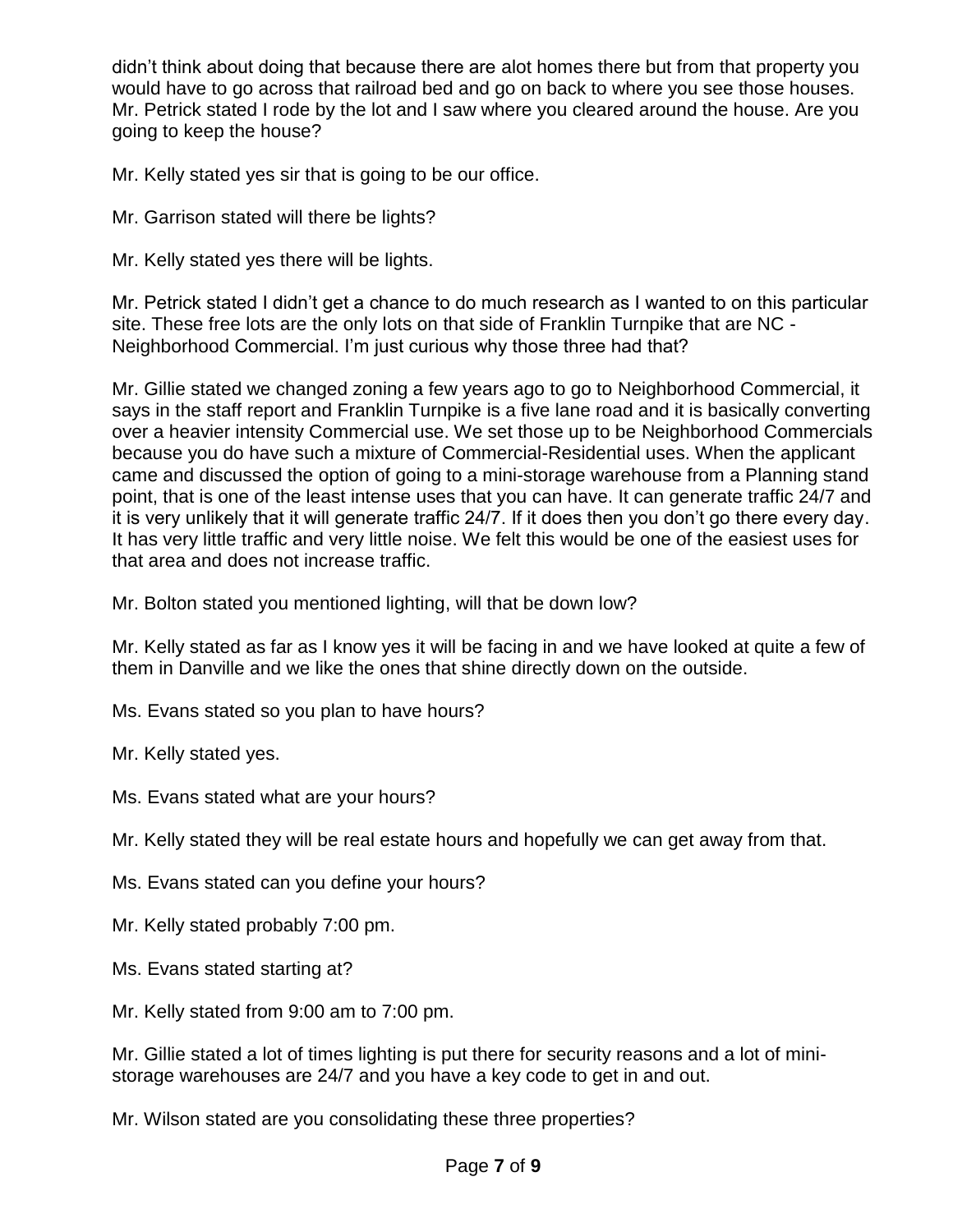Mr. Gillie stated they are not consolidated but it would be required to be.

Mr. Michael Duncan stated as you look at the three lots the ones furthest to the north is my property. I am the guy in the community that gets the people that come into your living room. There is some substantial concerns among our community, including my wife. There really are several issues. Lightning is one and the fence is another. For me the lightning solution is a concern but I also think there needs to be substantial screening. The existing trees are important; that berm is not part of this property. I will open my house and you are welcome to come and talk to the neighbors.

Mr. Wilson stated you're not sounding like you are opposed to it. I think you would like a little more information about it.

Mr. Duncan stated I am one of those people that like to have conversations with people and I don't like to tell them what to do with their own land. I'm not opposed to it but I'm not happy about it right now because I don't have enough data. I really think it is important that we kind of work through this. There are neighbors in my neighborhood that are opposed to it. I think we can work it out but that remains to be seen. This process there is not enough data from this developer.

Mr. Garrison stated that is why I asked Mr. Kelly to come first, because he might have answered some of the questions that you had.

Ms. Cathy Hunt Millner stated my address is 308 Vicar Road. Ms. Millner stated I heard Mr. Kelly say that his property runs to the railroad bed. There is a gutter behind there and I try to keep it clean and right now and I don't know who is cleaning off their property and put the trees and limbs over there, but that is where it is right now. That is what I am afraid of, I am afraid of my property value going down. The back of my property goes up the hill and now this is a recreation area for my family and my grandkids and to go out there and look right square at mini-storage warehouses. A warehouse city is not going to look right there. What is going to happen to my property value back there? Right now the majority of the trees have already been cut down and it is ready for redevelopment. Whatever development is coming in there, I am definitely oppose and I have talked to a lot of my neighbors that are opposed and we don't like it. We are not in the Neighborhood Commercial and the back of the property goes there. What is it going to look like with mini-storage buildings back there no buffers and the lightning is going to disturb our houses back there. I'm a real estate agent in this town and I have been for thirty some years and I know what this will do to properties and Mr. Kelly probably knows too. I stand to lose and he stands to gain and I am definitely opposed. I am opposed.

Ms. Linda LaPrade stated my address is 1119 Franklin Turnpike. Ms. LaPrade stated I'm probably the most affected with this proposal. I am opposed to the rezoning of the property at 1113 Franklin Turnpike and my property is adjacent to this property. It is already very difficult to enter into or exit from our driveways at certain times of the day and night. This rezoning will certainly add to the congestion of traffic on 41 since the renters of these units will be coming and going at any time. Our real estate property will decrease in value and who is going to want to buy a house with storage warehouses fenced in next to their property, would you? The only thing we are going to see from our back decks are these storage units. I would hope that the planning commission would vote note to this proposal and allow us to keep our neighborhood environment as is.